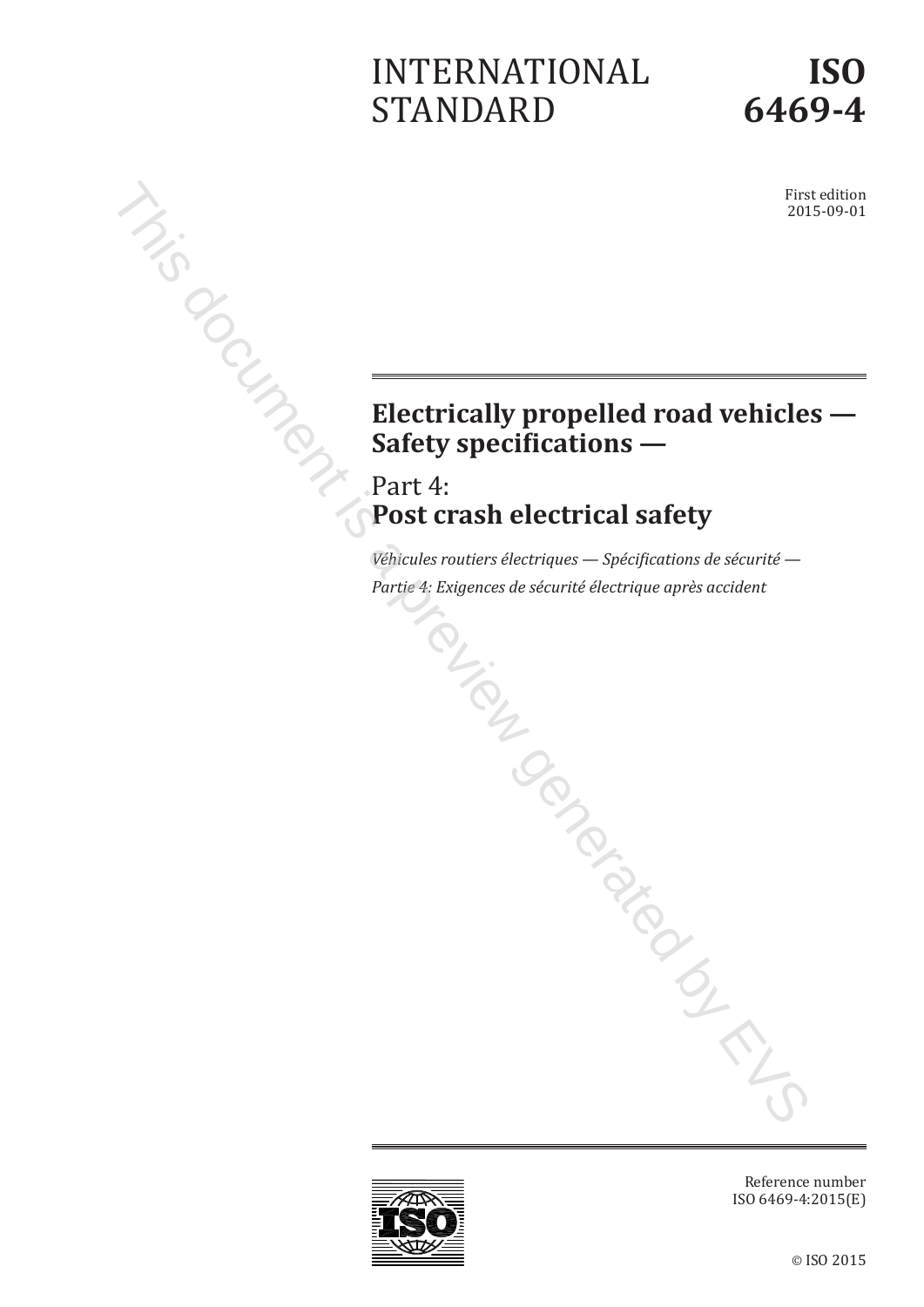

#### © ISO 2015, Published in Switzerland

All rights reserved. Unless otherwise specified, no part of this publication may be reproduced or utilized otherwise in any form or by any means, electronic or mechanical, including photocopying, or posting on the internet or an intranet, without prior written permission. Permission can be requested from either ISO at the address below or ISO's member body in the country of the requester. ISO copyright office This document is a preview generated by EVS

Ch. de Blandonnet 8 • CP 401 CH-1214 Vernier, Geneva, Switzerland Tel. +41 22 749 01 11 Fax +41 22 749 09 47 copyright@iso.org www.iso.org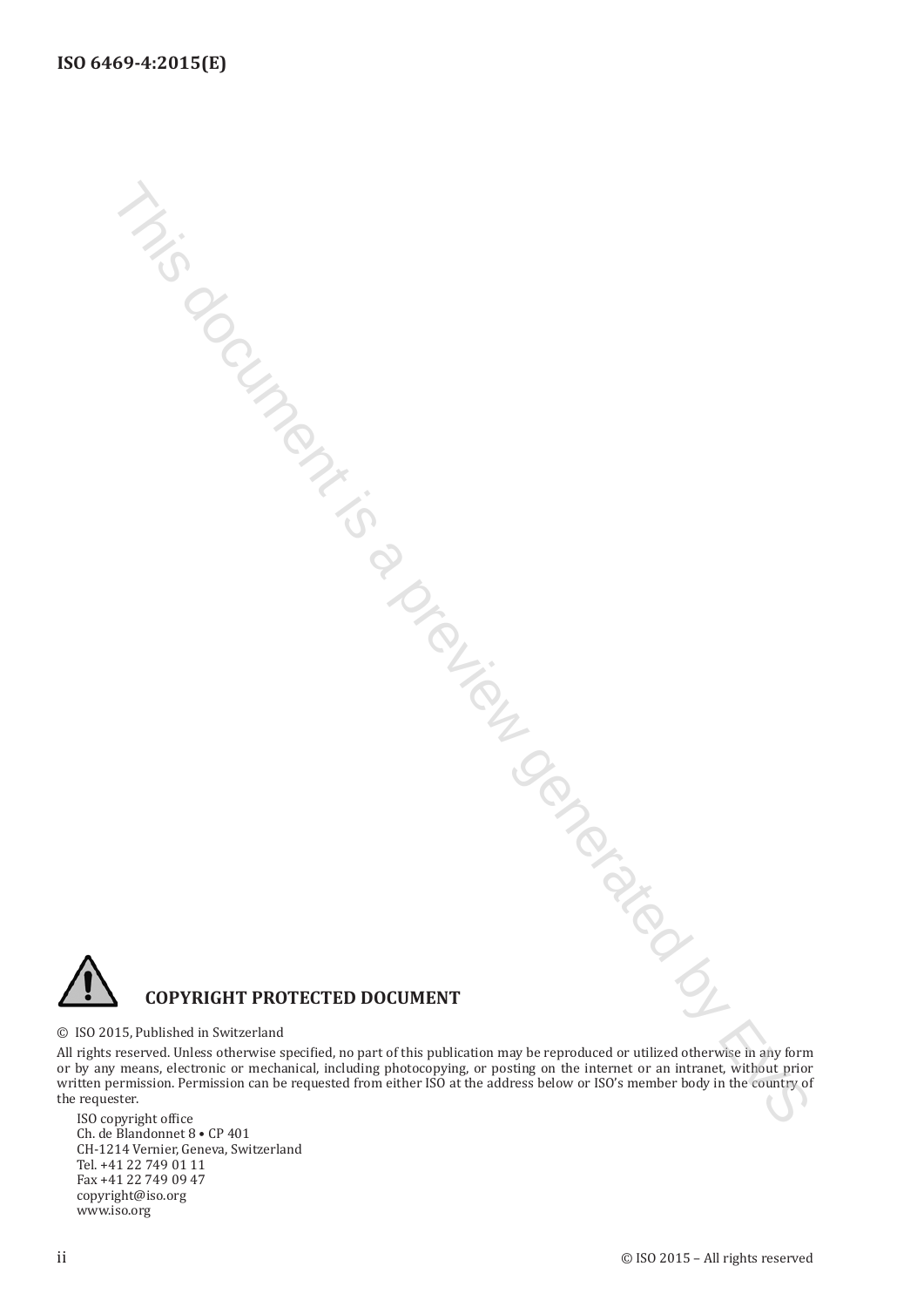## **Contents**

Page

| 1              |            |                                                                                                                                                                                                                                                                                                                                      |  |
|----------------|------------|--------------------------------------------------------------------------------------------------------------------------------------------------------------------------------------------------------------------------------------------------------------------------------------------------------------------------------------|--|
| $\overline{2}$ |            |                                                                                                                                                                                                                                                                                                                                      |  |
| 3              |            |                                                                                                                                                                                                                                                                                                                                      |  |
| 4              |            |                                                                                                                                                                                                                                                                                                                                      |  |
| 5              | 5.1<br>5.2 | 5.2.1<br>5.2.3<br>5.2.4<br>5.2.5                                                                                                                                                                                                                                                                                                     |  |
|                | 5.3        |                                                                                                                                                                                                                                                                                                                                      |  |
| 6<br>7         | 7.1<br>7.2 | RESS electrolyte spillage<br>7.1.1<br>7.1.2<br>7.2.1<br>Voltage limit 7<br>7.2.2<br>Isolation resistance 2014 and 2015 and 2016 and 2016 and 2017 and 2018 and 2019 and 2019 and 2019 and 2019 and 2019 and 2019 and 2019 and 2019 and 2019 and 2019 and 2019 and 2019 and 2019 and 2019 and 2019 and 2019 and 201<br>7.2.3<br>7.2.4 |  |
|                | 7.3        | 7.2.5                                                                                                                                                                                                                                                                                                                                |  |
| 8              |            |                                                                                                                                                                                                                                                                                                                                      |  |
|                |            | PRIC                                                                                                                                                                                                                                                                                                                                 |  |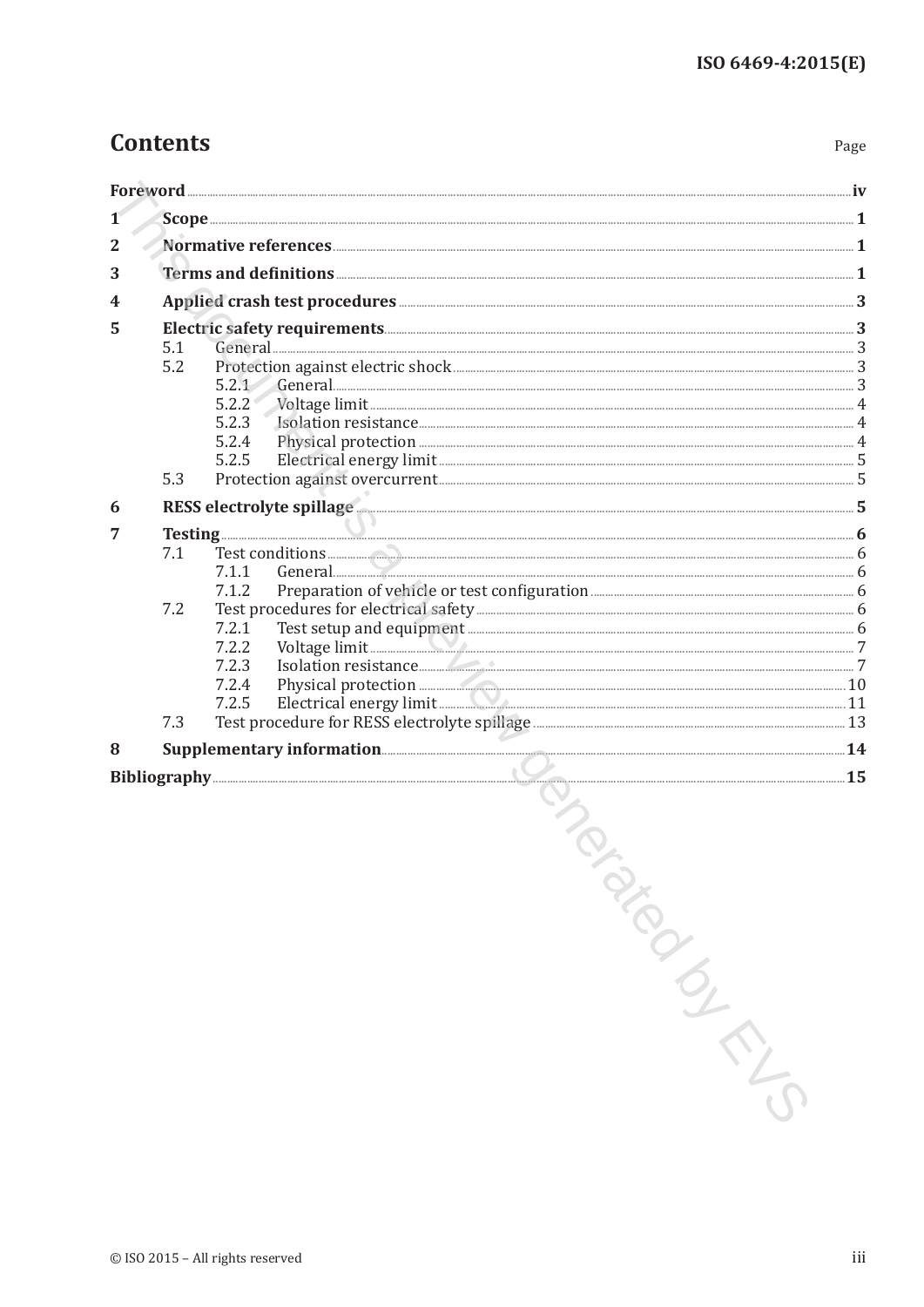### <span id="page-3-0"></span>**Foreword**

ISO (the International Organization for Standardization) is a worldwide federation of national standards bodies (ISO member bodies). The work of preparing International Standards is normally carried out through ISO technical committees. Each member body interested in a subject for which a technical committee has been established has the right to be represented on that committee. International organizations, governmental and non-governmental, in liaison with ISO, also take part in the work. ISO collaborates closely with the International Electrotechnical Commission (IEC) on all matters of electrotechnical standardization.

The procedures used to develop this document and those intended for its further maintenance are described in the ISO/IEC Directives, Part 1. In particular the different approval criteria needed for the different types of ISO documents should be noted. This document was drafted in accordance with the editorial rules of the ISO/IEC Directives, Part 2 (see www.iso.org/directives).

Attention is drawn to the possibility that some of the elements of this document may be the subject of patent rights. ISO shall not be held responsible for identifying any or all such patent rights. Details of any patent rights identified during the development of the document will be in the Introduction and/or on the ISO list of patent declarations received (see www.iso.org/patents).

Any trade name used in this document is information given for the convenience of users and does not constitute an endorsement.

For an explanation on the meaning of ISO specific terms and expressions related to conformity assessment, as well as information about ISO's adherence to the WTO principles in the Technical Barriers to Trade (TBT) see the following URL: Foreword - Supplementary information

The committee responsible for this document is ISO/TC 22, *Road vehicles*, Subcommittee SC 21, *Electrically propelled road vehicles*.

ISO 6469 consists of the following parts, under the general title *Electrically propelled road vehicles — Safety specifications*:

- *Part 1: On-board rechargeable energy storage system (RESS)*
- *Part 2: Vehicle operational safety means and protection against failures* The document is a [pr](http://www.iso.org/iso/home/standards_development/resources-for-technical-work/foreword.htm)evious
- *Part 3: Protection of persons against electric shock*
- *Part 4: Post crash electrical safety*